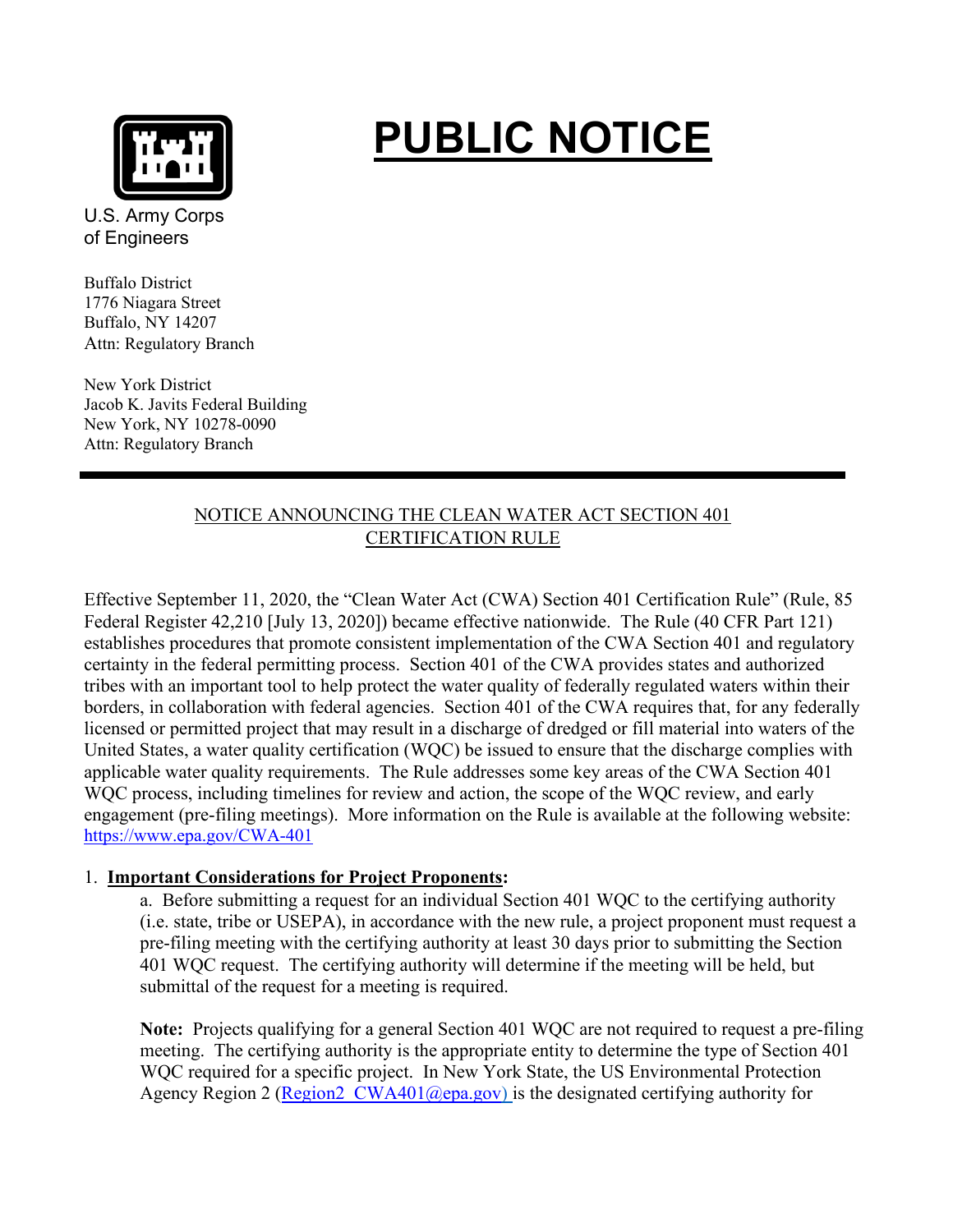projects occurring within tribal lands, except for the Saint Regis Mohawk Tribe as they have been designated as the certifying authority for their tribal lands. For projects occurring outside tribal lands, please contact the New York State Department of Environmental Conservation (NYSDEC) to determine the appropriate state agency with the certifying authority for your project. See Enclosure 1 to determine appropriate US Army Corps of Engineers District and NYSDEC Region.

Information regarding the Section 401 WQC process and requirements within the Buffalo District's and New York District's Regulatory Program area of responsibility (AOR) can be found at the following website:

### [https://www.lrb.usace.army.mil/Missions/Regulatory/](https://www.lrb.usace.army.mil/Missions/Regulatory)

### <https://www.nan.usace.army.mil/Missions/Regulatory/>

b. Applicants must submit their requests for Section 401 WQC to the state and their Department of the Army (DA) permit application or pre-construction notification and a copy of the Section 401 WQC request concurrently to the appropriate Regulatory Branch (RB), Buffalo District or New York District. Applicants are encouraged to submit copies to RB electronically in accordance with the process outlined in Section 2 below.

c. The Rule defines what a "request for 401 certification" entails. It specifies that a request must contain the following information:

- i. The project proponent(s) and a point of contact;
- ii. a description of the proposed project;
- iii. the applicable federal license or permit;
- iv. the location and nature of any potential discharge that may result from the proposed project and the location of receiving waters;
- v. a description of any methods and means proposed to monitor the discharge and the equipment or measures planned to treat, control, or manage the discharge;
- vi. a list of all other federal, interstate, tribal, state, territorial, or local agency authorizations required for the proposed project, including all approvals or denials already received;
- vii. documentation that a pre-filing meeting request was submitted to the certifying authority at least 30 days prior to submitting the certification request;
- viii. a certification statement as follows: "The project proponent hereby certifies that all information contained herein is true, accurate, and complete to the best of my knowledge and belief;" and
- ix. a statement as follows: "The project proponent hereby requests that the certifying authority review and take action on this CWA Section 401 certification request within the applicable reasonable period of time."

The New York State Department of Environmental Conservation (NYSDEC) has provided a Pre-Filing Meeting Request (PFMR) Form and a Supplemental WQC Form, and both are located at:

<https://www.dec.ny.gov/permits/6222.html>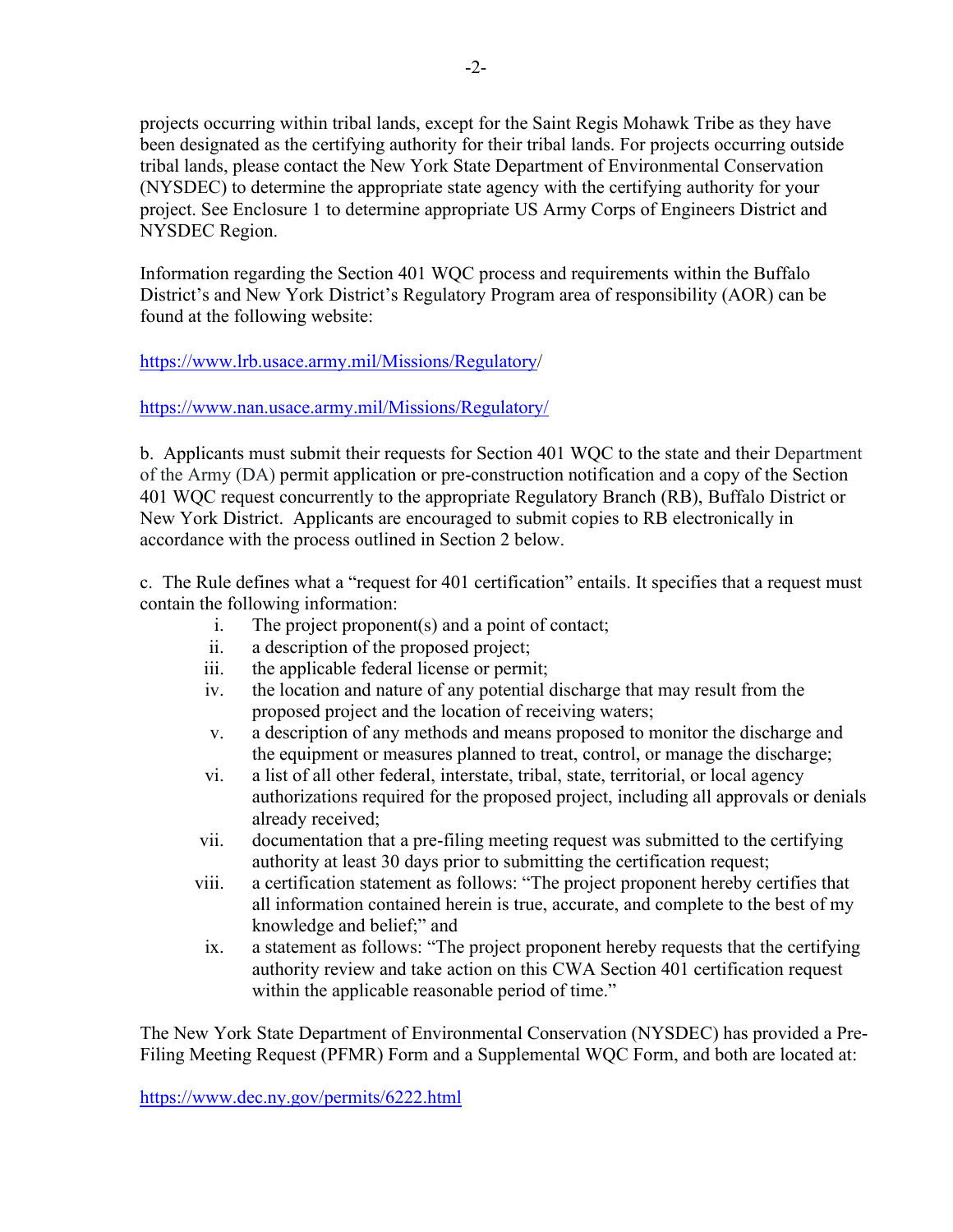2. **Submittal Process:** RB has developed the following procedure for electronic submission of DA permit applications, pre-construction notifications and copies of associated Section 401 WQC requests:

a. All documents should be saved as a PDF document, and then submitted as an attachment in an email to the following email addresses:

Buffalo District submittals: LRB.NewYork.RegActions@usace.army.mil

New York District submittals: CENAN-R-Permit-App@usace.army.mil

b. For tracking and processing purposes, it is helpful if the email includes the following:

- i. Email Subject Line: include the name of the applicant, type of DA permit request, and location (County and State). Example: RE: Doe, John, DA Permit Application (or Pre-Construction Notification) and Section 401 WQC Request, Erie County, New York;
- ii. Email Body: 1) Brief description of the proposed project, 2) contact information (phone number, mailing address, and email address) for the applicant and/or their agent, and 3) the project location: Address and Latitude/Longitude in decimal degrees (e.g. 42.92788°, - 88.36257°).

**Note:** More information about the Corps' Regulatory Program, including a fillable copy of the permit application form, is available at the websites noted in 1(a) above.

c. All forms that require signature must be digitally signed or signed manually, scanned and then sent electronically.

d. Electronic documents must have sufficient resolution to show project details. In order to have the highest quality documents, the original digital documents should be converted to PDF rather than providing scanned copies of original documents.

e. The permit application and documents submitted electronically must not exceed 10 megabytes (10MB) per email.

**Note:** Multiple emails may be required to transmit documents to ensure the 10MB limit is not exceeded. Alternatively, use of the Department of Defense Secure Access File Exchange (DoD SAFE) service to transfer large files may be requested in your email.

**Note:** If you do not have internet access, information may be submitted through the U.S. Postal Service (USPS) to the following address:

United States Army Corps of Engineers ATTN: CELRB-R 1776 Niagara Street Buffalo, NY 14207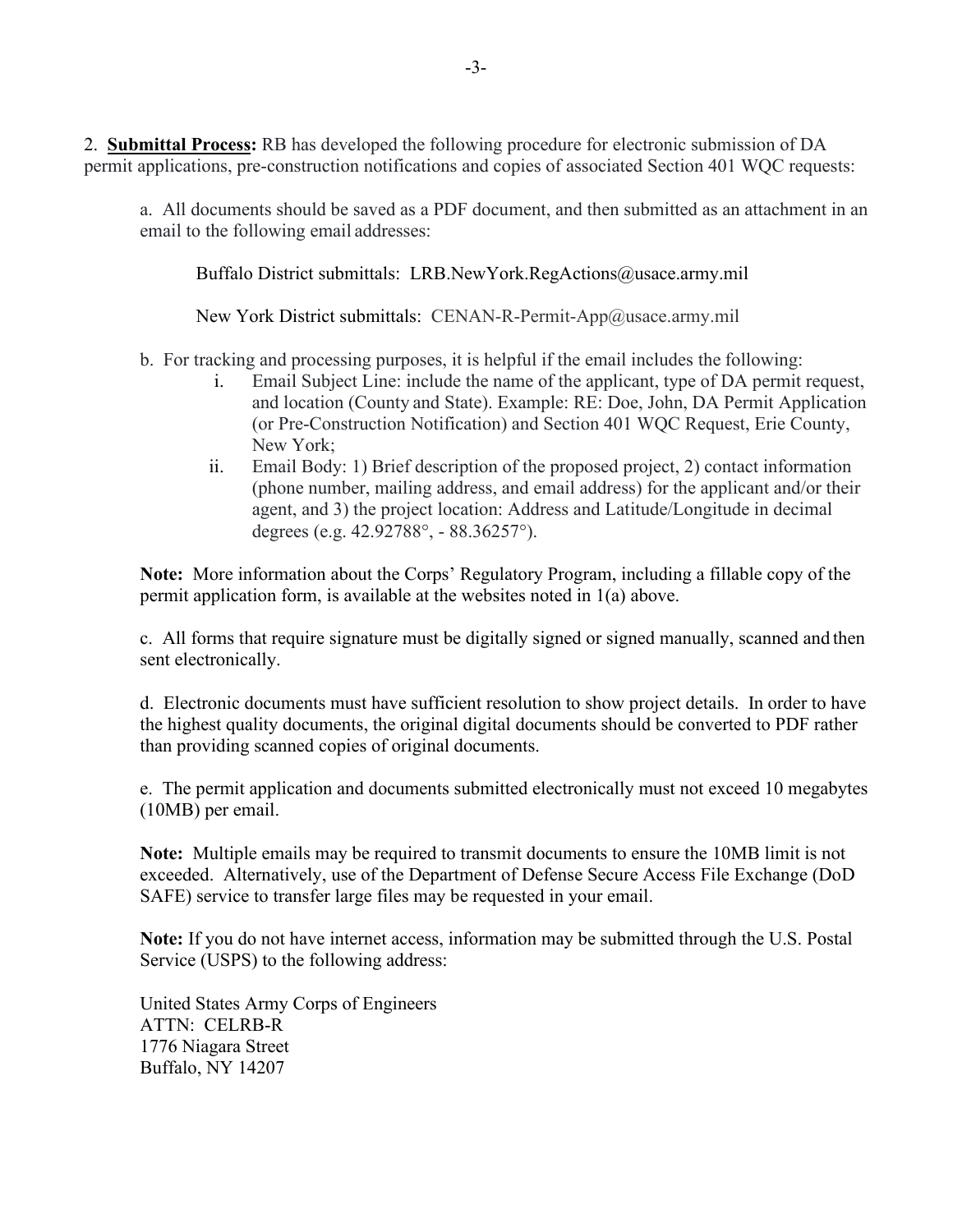US Army Corps of Engineers, NY District Attn: Regulatory Branch, Room 16-406 26 Federal Plaza New York, NY 10278-0090

Submittals should only be provided through the USPS when electronic transmission is not possible. Precautionary internal mail handling procedures may be instituted to protect our workforce, which may result in longer than normal times to process and receive hard copy submissions.

3. **WQC Request Timeframes:** The Rule requires that action on a Section 401 WQC request must be taken by the certifying authority (i.e. state, tribe or USEPA) within a reasonable period of time, but in no case later than one (1) year after receipt of a certification request. The Buffalo District and New York District, RB will establish the reasonable period of time on either a categorical or case-by-case basis, according to criteria prescribed by the Rule. The criteria used to establish the reasonable period of time are: (1) the complexity of the proposed project; (2) the nature of any potential discharge; and (3) the potential need for additional study or evaluation of water quality effects from the discharge. RB will work with each state in our AOR to establish a reasonable period of time on a categorical basis for projects that do not require complex evaluations or additional study/evaluation.

Upon receipt of a request for Section 401 WQC, the RB will provide the following information to the certifying authority (state) within 15 days: (1) the date of receipt; (2) the applicable reasonable period of time to act on the certification request; and (3) the date upon which waiver will occur if the certifying authority fails or refuses to act on the certification request. Once the state has received RB's notice of the reasonable period of time, it may make a written request for extension, if necessary. If RB agrees to extend the reasonable period of time, the state and project proponent shall be notified in writing. However, the reasonable period of time may not exceed one (1) year.

The procedures outlined in this Public Notice are for work occurring within New York State only. If submitting paperwork for another District's Regulatory Office, please contact the receiving district to discuss their requirements. If you have any questions, please contact Bridget Brown, Buffalo District via email at [Bridget.Brown@usace.army.mil,](mailto:Bridget.Brown@usace.army.mil) or Brad Sherwood, New York District at [Brad.Sherwood@usace.army.mil.](mailto:Brad.Sherwood@usace.army.mil)

Stephen a Rober.

 Stephan A. Ryba Chief, Regulatory Branch New York District